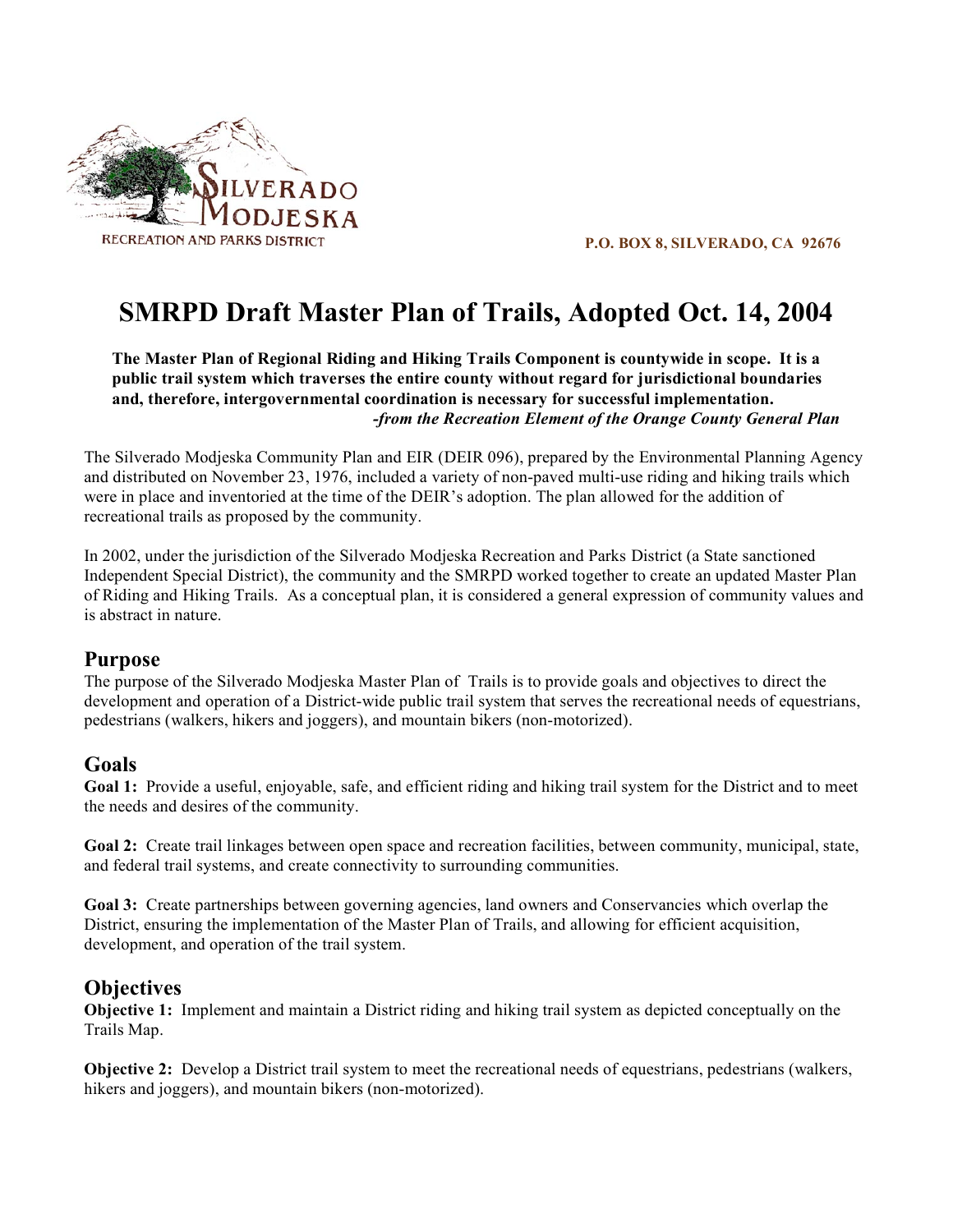**Objective 3:** Coordinate with other local jurisdictions and state and federal agencies regarding trail development and maintenance.

**Objective 4:** Accept irrevocable offers to provide trail links that allow for implementation of the District trail system in a logical immediately usable fashion.

**Objective 5:** Create a strategy for the sequencing of trail development in order to maximize scarce funding.

## **Policies**

The District Riding and Hiking Trails system shall be developed and operated as follows:

- 1. The dedication and acquisition of trail right-of-way and construction and improvements shall be pursued as a condition of approval of development projects (i.e., irrevocable offers of recreation easements) consistent with the Master Plan.
- 2. The anticipated cost of acquisition, development, maintenance, and operation shall be considered in the process of making decisions.
- 3. The District shall actively pursue public and private funding (Developer Endowments), including grants and gifts as a source of funding to implement District Trail Plan.
- 4. The design and location of trails shall be sensitive to cultural and natural resources such as archaeological sites, wildlife corridors, plant habitats, rare and endangered species, etc.
- 5. Whenever possible the use of the County of Orange Riding and Hiking Trails Design Manuel, specifically the "steep terrain single track trails" guidelines shall be considered.
- 6. Where appropriate and feasible (i.e. Truck Trails and existing ranch roads) in rural areas District trails may serve as fuel breaks and as vehicular access for law enforcement, fire, emergency and public utility vehicles.
- 7. Safety shall be a primary consideration for allowing/restricting the use of trails by equestrians, pedestrians (walkers, hikers and joggers), and mountain bikers, respectively.

# **Description of Trails**

## **Orange County Regional Trails within the Silverado Modjeska Recreation and Parks District**

**Hicks Canyon Trail:** This trail follows the existing haul road from Irvine Lake to Jeffrey Road. Currently it is being negotiated into the East Orange Development. This trail will begin at the intersection of Santiago Canyon Road and the Haul Bridge (Bat Bridge) and could offer connectivity out of the District and to destinations such as Irvine Lake and the Great Park. It is on the County Master Plan of Riding and Hiking Trails, the Sil-Mod Master Plan of Riding and Hiking Trails and must also be coordinated with the joint powers of authority such as City of Orange, City of Irvine, Irvine Ranch Land Reserve and OCFA.

This trail is not considered challenging. It is a wide existing road with the potential for an existing grade separated crossing at Santiago Canyon Road. It is ideal for all types of trail users. 6 miles of easements are needed from the Irvine Company to complete this trail.

**Holy Jim Trail:** This trail may cross several private properties at its base, but lies primarily in the congressional boundary of the Cleveland National Forest (CNF). Although it is on the County's Master Plan, it is under the jurisdiction of the Federal Government. The Trail begins at the Holy Jim Road fork of Trabuco Canyon Road, just a few miles from the main entrance of O'Neil Park. The trail begins by paralleling Holy Jim Creek, then climbs swiftly up the ridge to the west, eventually terminating at the Main Divide Trail. This trail is 3.4 miles long. This trail is steep and challenging, and often suffers washouts during seasons of heavy rain. It provides connectivity from O'Neil Park to the CNF and the Main Divide Road.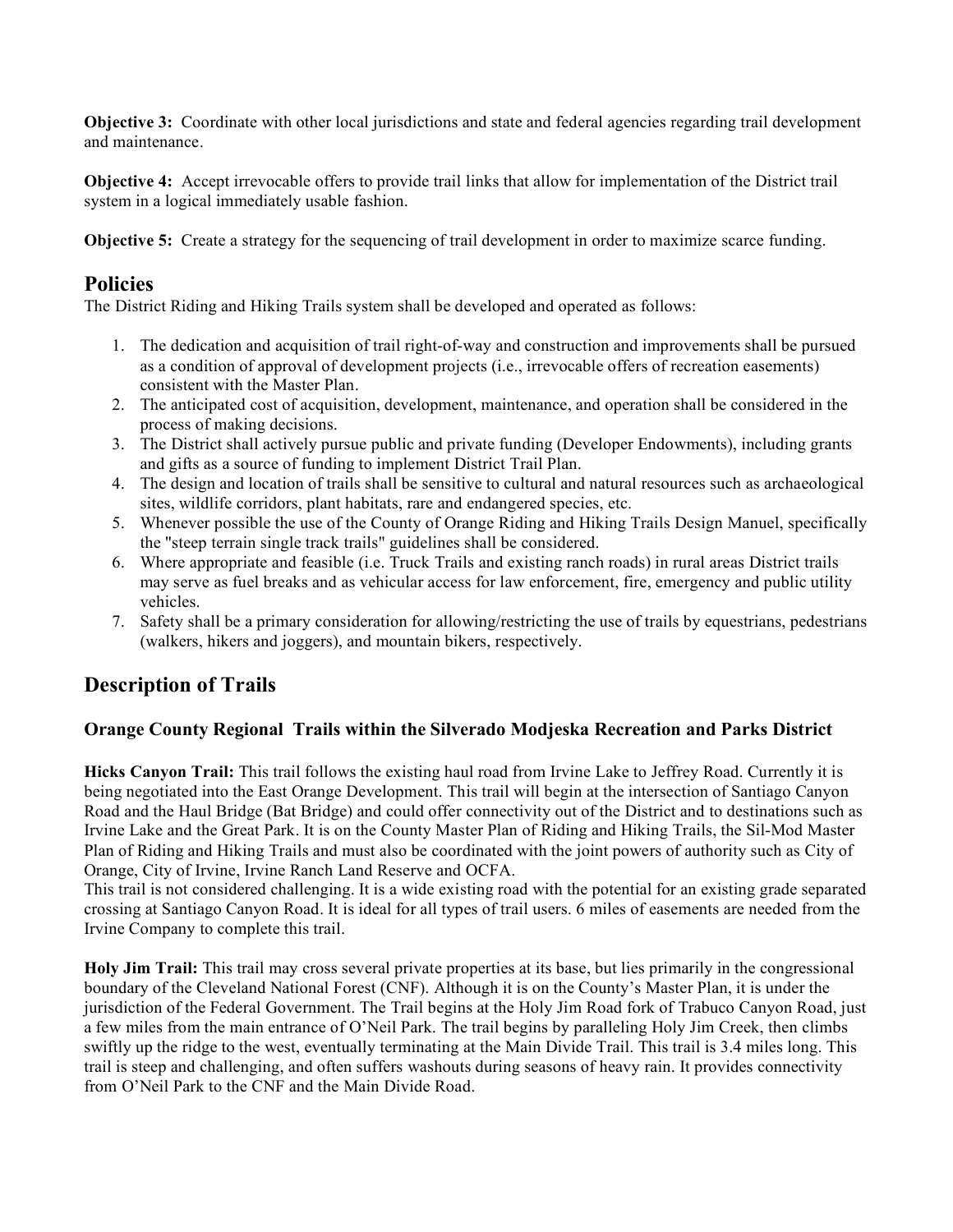**Joplin Trail:** The Joplin Trail is on the County Master Plan of Trails and the Foothill Trabuco Specific Plan/Trails, but lies entirely within the boundary of the Cleveland National Forest. It is considered a connector trail, in which it provides connection from the Santiago Truck Trail to Rose Canyon and eventually to Live Oak Canyon Road. This trail is approximately 1.8 miles long and is considered challenging.

**Ladd Canyon Trail:** This trail is currently on the Regional Riding and Hiking Trail Map for the County of Orange. Although it is considered some of the most beautiful scenery in the Santa Ana Mountains, it offers almost insurmountable obstacles as a multi-use trail, in the upper portion of the canyon. The exception is the lower trail portion traveling along the northern edge of Silverado Canyon Road. The trail originates at the Main Divide Road and is an old abandoned Forest Service road. Due to the presence of endangered species, the Federal Government has elected to abandon this road/trail and does not promote trail use in this area. Currently, the SMRPD along with the County of Orange have reached a memorandum of understanding with a property owner (CCRC Farms) which includes a staging area, additional connector trails and the implementation of the county trail across the front of the development. The Ladd Canyon Trail could be reasonably reduced to originating at the staging area on Silverado Canyon Road at the "Riviera", continuing east alongside the road creating connectivity to the Silverado Truck Trail and the Irvine Ranch Land Reserve (IRLR). At the boundary of the IRLR the trail should veer north away from the road following the creek, making use of an existing haul road, continuing to the mouth of Silverado Canyon and connecting to the Santiago Creek Trail. This trail also provides connectivity to Baker and Black Star Canyons. This reduced trail could consist of 2 miles of relatively easy multi-use trail and is only 3 dedications away from completion.

**Main Divide Trail:** This trail is entirely within the boundary of the CNF and is under Federal jurisdiction. It traverses the crest of the Santa Ana Mountains from the northern Sierra Peak to the southern Ortega Highway. It travels over 38 miles in its entirety and is considered the origination or destination point for a "mountains to the sea" trail effort. Important connector trails originating within the District would be: Black Star Canyon Road, Maple Springs Road, Silverado Truck Trail, Modjeska Canyon Trail/Harding Truck Trail, Santiago Truck Trail/ Joplin Trail, Holy Jim Trail.

**Modjeska Canyon Trail/ Harding Truck Trail:** This trail originates at the Tucker Wildlife Bird Sanctuary on Modjeska Canyon Road. It is currently complete and is widely used. As of late, it is completely under the jurisdiction of the Federal Government. It is 4 miles long, travels due east and zigzags through several canyons. It makes possible loop trips with the Santiago Truck Trail/ Joplin Trail and it connects to the Main Divide Trail.

**Santiago Creek Trail:** This trail parallels Santiago Canyon Road from Trabuco Canyon Road (Cook's Corner) to Irvine Lake. Currently the County of Orange/Sil-Mod Recreation and Parks District/ City of Orange and The Irvine Company are negotiating the final alignments. Although the County will have the ultimate say, the alternatives currently being considered are both the north side and the south side of Irvine Lake, terminating at Irvine Park. It is the desire of the District to see a trail follow Santiago Creek into the backside of Irvine Park. This trail will include 15 miles of trail in its entirety. The Irvine Company in conjunction with the East Orange Project will dedicate half of those miles. This trail will be easily accessible and easy to use, built to County standards.

**Santiago Truck Trail:** This trail is 6.2 miles in length and originates at the highest point of the Modjeska Grade Road. The road is a public right-of-way across one mile of private land. This trail terminates at Old Camp, an old CCC Camp from the 1930's. It is at this junction that the trail connects to the Joplin Trail, which continues down into Rose Canyon or up to the Main Divide Trail. This Trail is quite popular as a multi-use trail, and is included on the County Master Plan of Trails and the SMRPD Master Plan of Riding and Hiking Trails.

**Vulture Crags Trail:** This trail is on the County Master Plan of Trails. It is at the very southern portion of the Silverado Modjeska Recreation and Parks District (SMRPD) boundary and is included in the Foothill Trabuco Specific Plan as a riding and hiking trail. It connects Santiago Truck Trail to Live Oak Canyon Road near the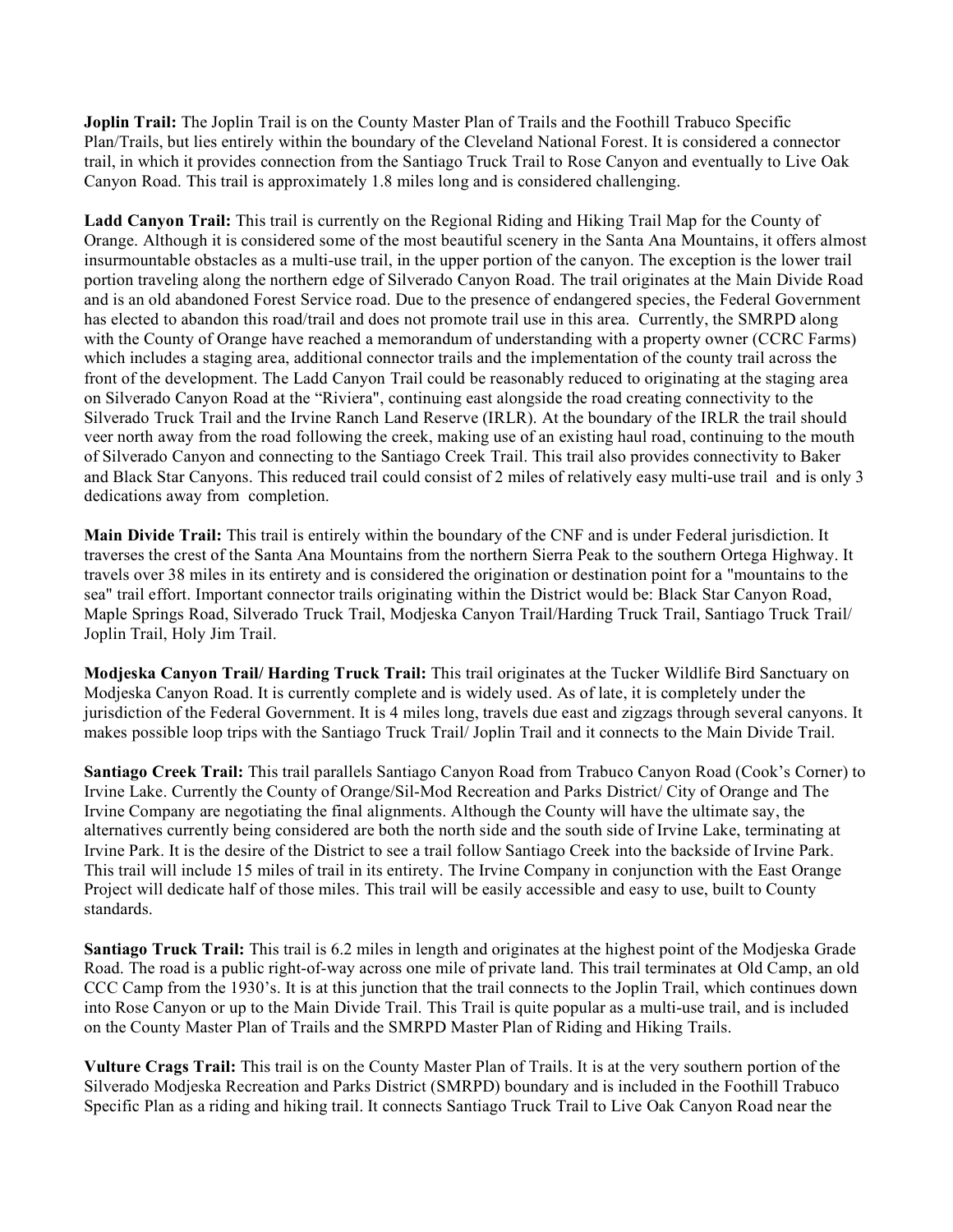Hamilton Truck Trail. Total trail miles are 2.4, of which 1 mile still needs to be constructed (to a County level of acceptance), however it is currently in use by trail users, to access upper Santiago Truck Trail.

#### **Silverado Modjeska Recreation and Parks District Master Plan Trails**

**Fremont Canyon Trail:** This trail originates at Santiago Creek just northwest of the sharp right turn on Black Star Canyon Road (Beyond the locked gate). It travels north and terminates in upper Fremont Canyon and is actually an Edison Service Road. This trail creates connectivity to the northern alignment of the Santiago Creek Trail (North side of Irvine Lake) which is currently being explored by the joint powers of authority. It is the intent of the Silverado Modjeska Recreation and Parks District to either continue the Ladd Canyon Trail beyond the mouth of Silverado Canyon to parallel Santiago Creek to reach Irvine Park, or combine efforts with the County of Orange to detour the Santiago Creek Trail away from Santiago Canyon Road, taking it behind Irvine Lake.

**Black Star Trail/ Black Star Canyon Road:** This trail begins at the junction of Black Star Canyon Road and Silverado Canyon Road. It is adjacent to the road, which is currently a public right-of-way. 1.1 miles north of the Silverado Junction, the County of Orange has installed a locked gate, limiting vehicular access to landowners and emergency vehicles. This has also limited trail users and eliminated equestrian access. It is the goal of the SMRPD to meet the needs of all trail user groups. Black Star Canyon Trail begins in lower Black Star Canyon then gains in elevation through a series of switchbacks to the Main Divide Trail above Hidden Ranch near Beek's Peak. This trail creates vital connectivity to Riverside County via Skyline Drive. It is 7.9 miles in length.

**Baker Canyon Trail:** This trail originates at Baker Canyon Rd. (near the power line crossing) and travels north to upper Black Star Canyon Road. Thus creating a large loop trail outside of Baker Canyon. This trail follows the current existing fire road and travels across several large parcels of private property. This trail has the potential to connect the Flying B Ranch Camp Ground/ RV Park with Black Star Trail/ Main Divide Trail and Fremont Canyon.

**Baker Canyon Loop Trail:** The Nature Conservancy (TNC) is currently using this trail with docent lead hikes. The Baker Canyon Loop originates at the junction of Black Star Canyon Road and Baker Canyon Road. The staging area is behind a locked gate off Baker Canyon Road. The trail itself starts at the mouth of Baker Canyon and travels along Black Star Canyon Road, then begins to gain in elevation traveling east, reaching the Edison Connector trail (at the highest electrical tower). Then the trail travels north dropping in elevation to the bottom of Baker Canyon, paralleling the creek and arriving back at the mouth of Baker Canyon and Black Star Canyon Road.

**Edison Connector Trail:** This trail creates connectivity between the Ladd Canyon Trail and the Baker Canyon Loop Trail. Although within the congressional boundary of the CNF, it is entirely on the Irvine Ranch, specifically on the Irvine Ranch Land Reserve (IRLR). This trail makes use of the existing ranch road and Edison Service Road. It creates connectivity to existing County staging at Carbondale Ranch, additional staging for the SMRPD at the "Riviera" via the Ladd Canyon Trail. It creates connectivity to Black Star Canyon, Fremont Canyon, etc.

**Stable Loop:** This single track trail originates at Silverado Creek behind the equestrian center and travels north on several parcels of private property then turns east to connect to the West Ridge and the Old Holtz Trail at Holtz Ranch. This site (Holtz Ranch) is currently under plan for development and may interrupt some trail usage. A memorandum of understanding has been reached by the SMRPD, the County of Orange and the Developer to establish equitable trails on the southern side of the property across Silverado Canyon Road. The current language does not preclude the later development of these trails.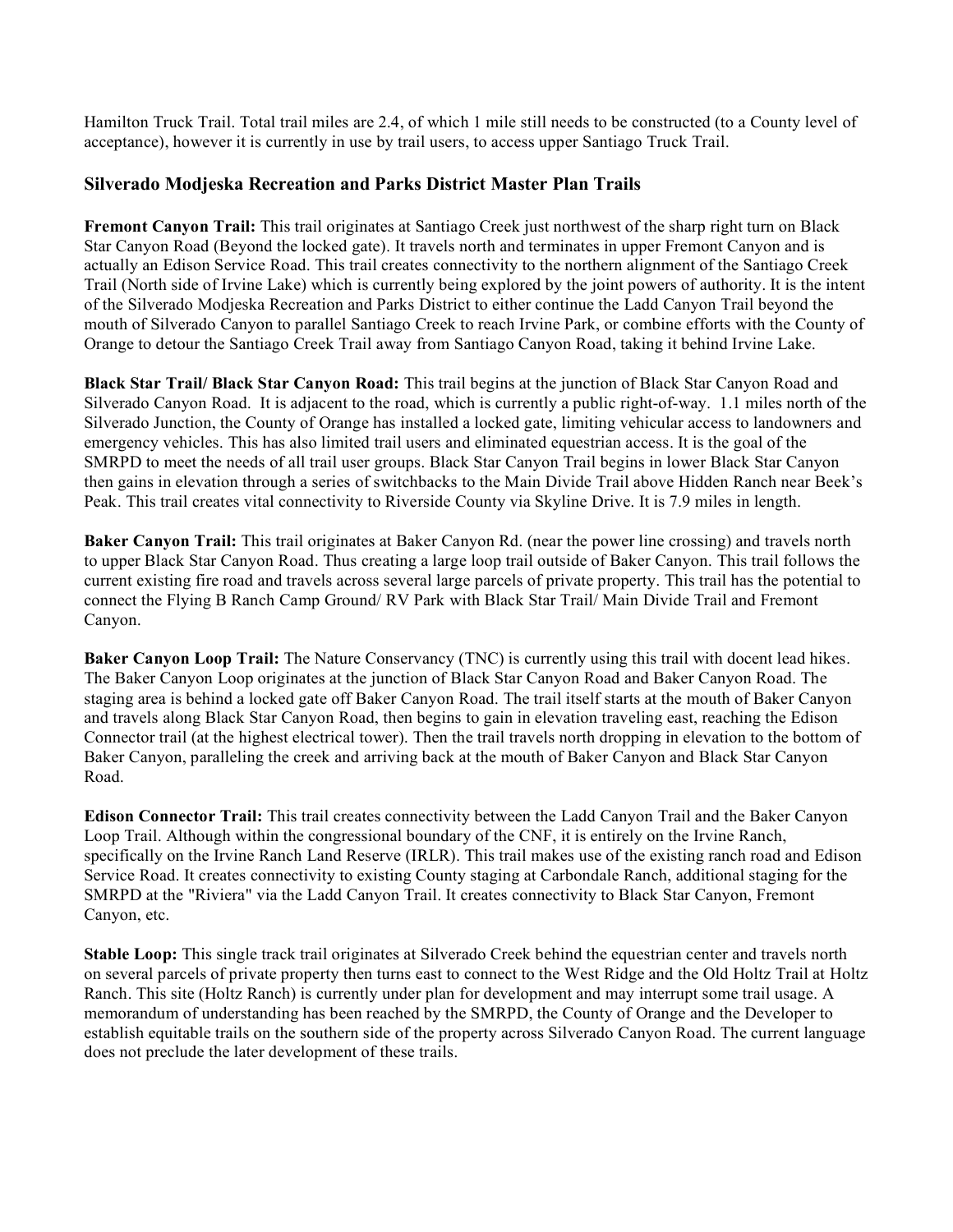**Mustang Springs Trail:** This trail originates at Mustang Springs in Ladd Canyon and travels north up the west fork. The terrain is vigorous because of the "reef" formation, and may be difficult to meet multi-use standards. This trail has unknown connectivity.

**Silverado-Ladd Ridge Trail:** This trail originates behind the Silverado Post office on private property, and travels along the ridge between the northern rim of Silverado Canyon and the southern rim of Ladd Canyon on the east fork. This trail connects Silverado Canyon Road (near downtown) to the Silverado Motorway, it allows for recreational trail users to parallel Silverado Canyon Road with out having to travel on it.

**Silverado Motorway:** This trail originates near the Forest Service Gate at the bottom of the Maple Springs Truck Trail. On the northern side of the road, it switchbacks up to the Main Divide at Bedford Peak. Although this road was traditionally viewed as a fuel break for Silverado Canyon residents for many years, it has fallen into disrepair and neglect due to Forest Policy changes through out the years. This trail provides valuable connectivity to the Main Divide Trail, the Silverado-Ladd Ridge Trail, and Maple Springs Truck Trail/ Silverado Canyon Road.

**Silverado Truck Trail:** This trail traverses the entire length of the southern rim of Silverado Canyon for about 8 miles. It originates at Santiago Canyon Road near the Silverado Children's Center traveling east toward the Main Divide within the boundaries of the Cleveland National Forest. This trail was originally built jointly by the County of Orange and the Federal Government. It served as both a truck trail for the forest as well as a fuel break for the community of Silverado, and was up until the bankruptcy, maintained by the California Division of Forestry and the Orange County Fire Authority. Although this trail has suffered major erosion from the recent heavy rains, and has suffered from a number of private gates being placed along it, it continues to be the most popular trail in Silverado and Williams Canyon. The Irvine Company has recently expressed an interest in building a new staging area to access this trail near Santiago Canyon Road at the junction of the County's proposed Santiago Creek Trail. There is an unpassable slide at Bear Flats, and the Federal government has been requested to add the removal of the slide to the 20 year management plan for the CNF. Currently this idea has gained much momentum, as it qualifies as a multi-use "mountains to the sea" trail, the County of Orange has recently considered upgrading this trail to its Master Plan of Riding and Hiking Trails. There are several access points from Silverado Canyon Road and Williams Canyon Road.

**Mesa Trail:** This trail connects the Ladd Canyon Trail at Silverado Canyon Road to the Silverado Truck Trail on the Irvine Mesa. There is currently a private property gate, which allows equestrian, hiking and biking access. This trail is 1/4 mile in length and is a wide dirt road sharing limited vehicular access.

**White's Canyon:** This trail originates at Silverado Canyon Road just east of the Silverado Café. It shares vehicular access on private roads, across private property. The original community residents established this trail as a shared easement. It is currently a popular access trail to the Silverado Truck Trail but has absolutely no potential to improve below the property of John Ibarra. At best it serves as a popular and convenient access for local residents.

**Williams Canyon Ridge Connector:** This trail starts at Williams Canyon Road near the water tower and travels north along a steep ridge terminating at the Silverado Truck Trail. It is very steep and has been severely damaged by illegal off-road use. It is approximately one mile in length.

**Wild Oat:** This trail connects Williams Canyon Road with the Silverado Truck Trail. It is currently used as vehicular access to several parcels of private property, but is commonly used by all trail user groups. It is midway through Williams Canyon with switchbacks that make it an ideal trail, creating connectivity to Silverado Canyon. Shaw's: This trail is at the end of Williams Canyon traveling to the north connecting with the Silverado Truck Trail at the Shaw's property. It is a popular connection from Silverado Canyon to Williams Canyon.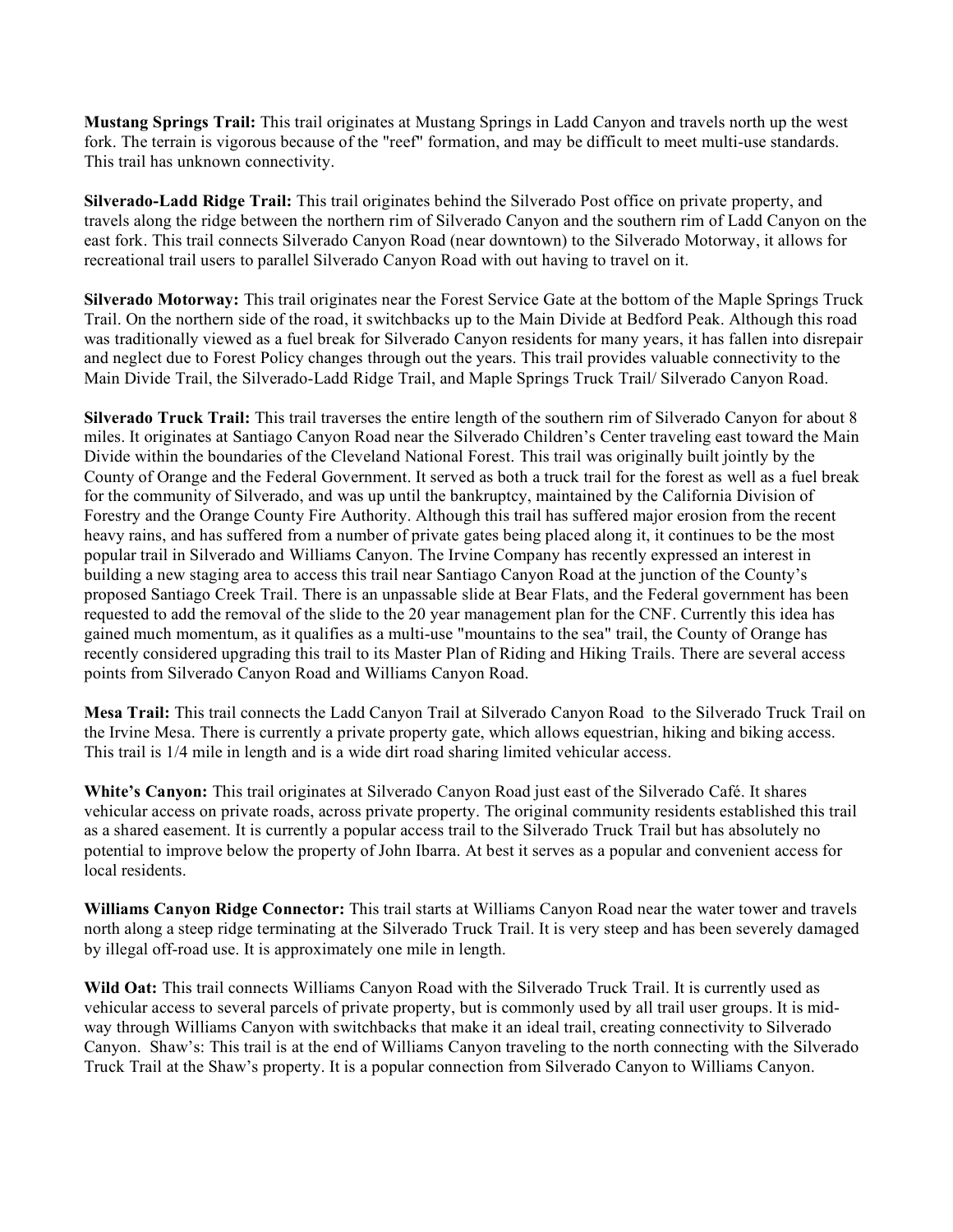**Williams Canyon Road:** This road travels along the bottom of Williams Canyon and is one lane. It has no potential for improvement and must be shared use with vehicular traffic, however due to the limited residents, it makes it possible for on road trail use. This road creates connection to the Santiago Creek Trail along Santiago Canyon Road, and creates connection to both Silverado and Modjeska Canyons. Currently a gated entrance is under construction at the mouth of Williams Canyon, however, the residents have allowed for an equestrian/hiking/biking entrance to be added.

**Mark Road:** This trail travels from Williams Canyon Road near the development of Williams Springs Estates, through a series of switchbacks and terminates at Markeson Road in Modjeska Canyon. It is critical for connection from Williams Canyon to Modjeska Canyon and should be open to all user groups. Trail users can access the Modjeska Creek Trail near the area of Shadowland Estates.

**Tamale Canyon:** This trail connects Mark Road Trail to Modjeska Canyon Road. Access to the Modjeska Creek Trail is possible through Croatian Way via an 'at grade' crossing. Combined with Mark Road, it creates a valuable loop trail for the residents of Modjeska Canyon.

**Modjeska Creek Trail:** This trail runs along the Modjeska Grade Road traveling over steep topography and eventually joining Modjeska Creek just prior to its joining Santiago Creek. It is a difficult trail to complete between the Grade Road and the creek bottom. There are currently easements in place, which double as Edison easements at the top of the Grade Road. A single-track trail could be put into place connecting the top of the Grade to the Creek bottom. This trail would be challenging, but would create vital connection for local residents to both the County's Santiago Creek Trail and the Federal Government's Santiago Truck Trail. The most crucial point of connection is the intersection of Modjeska Creek and Santiago Canyon Road. This trail should travel under the current overpass to take advantage of an existing grade separated crossing. It provides for connectivity from Modjeska Canyon into the County Regional Park of Limestone Canyon. It should continue on the west side of Santiago Canyon Road until it meets Hangman's Trail.

#### **Irvine Ranch Land Reserve/Limestone Regional Park Trails**

**Sinks Trail:** This trail begins behind the locked gate at the Hangman's Tree Spur Road parking area, near the mouth of Modjeska Canyon. It proceeds up Hangman's Tree Spur Road to the Sinks, a geological formation consisting of eroded sandstone, where the land drops off sharply into Agua Chinon Canyon. Used as either an outand-back trail on the existing road, or usable also as a loop trail utilizing a footpath down a ridge just north of the road, it is 2 ½ miles long.

**Dripping Springs Trail:** This loop trail starts at the parking area behind the locked gate near Santiago Canyon Road, drops down into the bottom of Limestone Canyon, proceeds up the canyon to a tributary canyon just north of Elephant Peak, then heads west uphill to Dripping Springs, one of the only year-round springs in the county. From the springs it continues uphill on an old Irvine Ranch road to a ridge west of Limestone Canyon, then down into the canyon again and back to the parking area. Mileage is 3 ½ miles.

Descriptions for **Limestone Canyon and Loma Ridge Trail, Hangman's Canyon and Whiting Ranch Wilderness Park Trail, Agua Chinon Canyon Trail, Hicks Haul Road Trail,** and **Legal Language for IRLR Trails** are all Works in Progress.

✤

At the Oct. 14, 2004 meeting, the District Board of Directors unanimously approved Resolution 101404-1, adopting the Draft District Master Plan of Trails, which is now a legal document describing existing and proposed Class 1, 2, and 3 trails within the District, some of which are within the East Orange Planned Community Areas 2 and 3. This plan was prepared by Trails Committee Volunteer Dana Judd, with assistance from Director Mike Boeck.